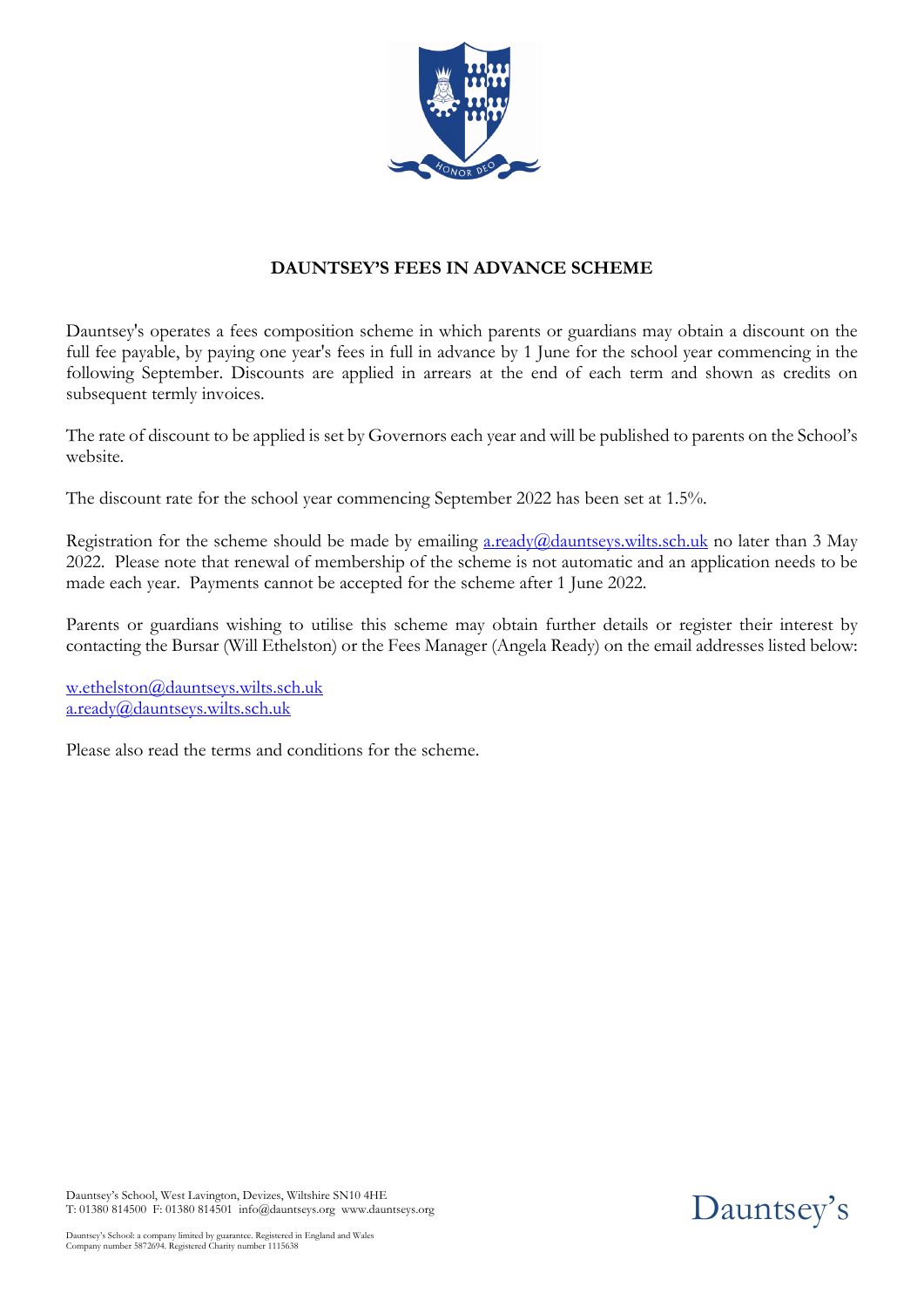## **FEES IN ADVANCE SCHEME – FREQUENTLY ASKED QUESTIONS**

## **Q. What is meant by "Advance Payment of Fees"?**

A. The School operates a scheme under which a family member, or someone else with the consent of the parents, may make an advance payment of fees by depositing a lump sum in the general funds of the School at any time after a place at the School has been accepted. In exchange for the Advance Payment, the School allows a discount in the fees, calculated at compound rates of interest.

An Advance Payment should be made by bank transfer, and cover three terms of full fees, net of the value of any scholarships or other awards. Payments in cash or by cheque cannot be accepted.

## **Q. How is the discount calculated?**

A. The amount of the discount depends on interest rates and economic conditions at the time when the Advance Payment is made. Governors will review the discount rate to be applied annually.

## **Q. How does the scheme operate in practice?**

A. The advance payment of a full year's fees is made by 1 June for the school year commencing the following September. The discount is then applied in arrears at the end of each term and appears as a credit on the following invoice.

## **Q. Can I pay for more than one year in advance?**

A. No. The scheme only covers advance payments for one school year at a time, although Governors will keep under review the facility to extend the scheme for longer periods.

#### **Q**. **If I join the scheme, will I automatically be included in the scheme the following year?**

A. No, you will need to apply for a quotation each year.

## **Q. Who is entitled to make an Advance Payment?**

A. Anyone with parental responsibility or with the consent of those who have parental responsibility may make an Advance Payment.

#### **Q. What are the benefits to the family of making an Advance Payment?**

- A. The benefits can include:
	- Guarding against a future change in circumstances that might put the cost of private education beyond a family's means.
	- Providing an opportunity for estate planning for the purposes of inheritance and other taxes. In these circumstances, we strongly recommend that professional advice is first obtained from a tax adviser or accountant.
	- Obtaining a discount in the fees that will eventually be payable.
	- The advance payment forms part of the general funds of the School. This enables the School to reduce its own overhead costs and grant a higher discount to the family than would otherwise be the case.

Dauntsey's School, West Lavington, Devizes, Wiltshire SN10 4HE T: 01380 814500 F: 01380 814501 info@dauntseys.org www.dauntseys.org

Dauntsey's School: a company limited by guarantee. Registered in England and Wales Company number 5872694. Registered Charity number 1115638